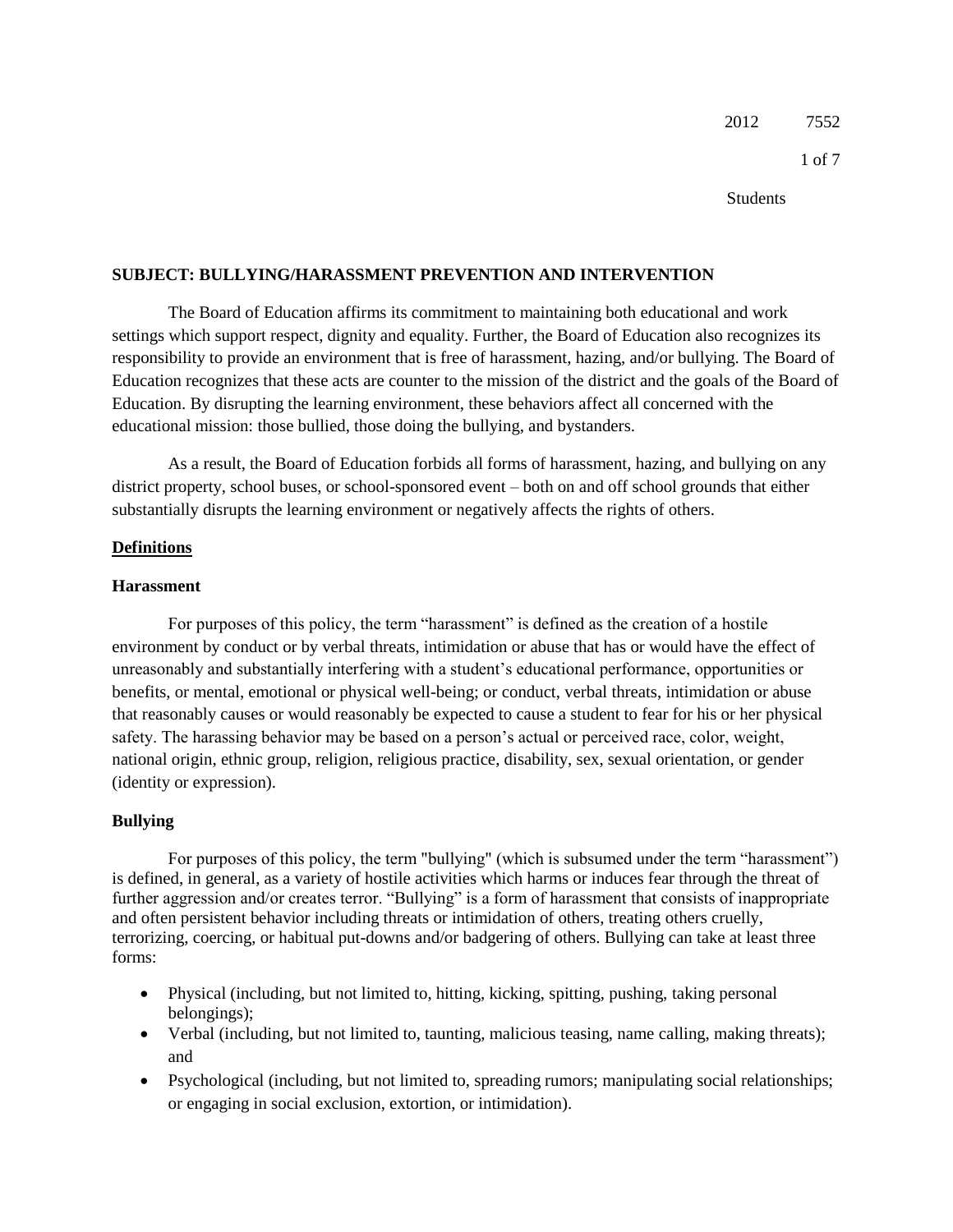Bullying is characterized by:

- Power Imbalance occurs when a bully uses his/her physical or social power over a target
- Intent to Harm the bully seeks to inflict physical or emotional harm and/or takes pleasure in this activity Threat of Further Aggression – the bully and the target believe the bullying will continue
- Terror when the bullying increases it becomes "systematic violence or harassment used to intimidate and maintain dominance." -Barbara Coloroso, The Bully, The Bullied & The Bystander

## **Hazing**

"Hazing" is a form of harassment which involves committing an act against a student or coercing a student into committing an act that creates a risk of emotional, physical or psychological harm to a person, in order for the student to be initiated into or affiliated with a student or other organization, or for any other purpose. The fact that a victim may consent to the act does not excuse the behavior or lessen the offense.

# **Cyberbullying**

As with other forms of bullying, cyberbullying is an attempt to display power and control over someone perceived as weaker. Cyberbullying involving District students may occur both on campus and off school grounds and may involve student use of the District Internet system or student use of electronic devices while at school, such as cell phones, digital cameras, and personal computers to engage in bullying.

Cyberbullying includes, but is not limited to, the following misuses of technology: harassing, teasing, intimidating, threatening, or terrorizing another student or staff member by way of any technological tool, such as sending or posting inappropriate or derogatory e-mail messages, instant messages, text messages, digital pictures or images, or Web site postings (including blogs).

Cyberbullying has the effect of:

a) Physically, emotionally or mentally harming a student;

b) Placing a student in reasonable fear of physical, emotional or mental harm;

c) Placing a student in reasonable fear of damage to or loss of personal property; and

d) Creating an intimidating or hostile environment that substantially interferes with a student's educational opportunities.

Also, cyberbullying that occurs off-campus, which endangers the health and safety of students or staff within the school or can be reasonably forecast to cause a material or substantial disruption to the educational process, is prohibited. Such conduct could also be subject to appropriate disciplinary action in accordance with the District Code of Conduct and possible referral to local law enforcement authorities.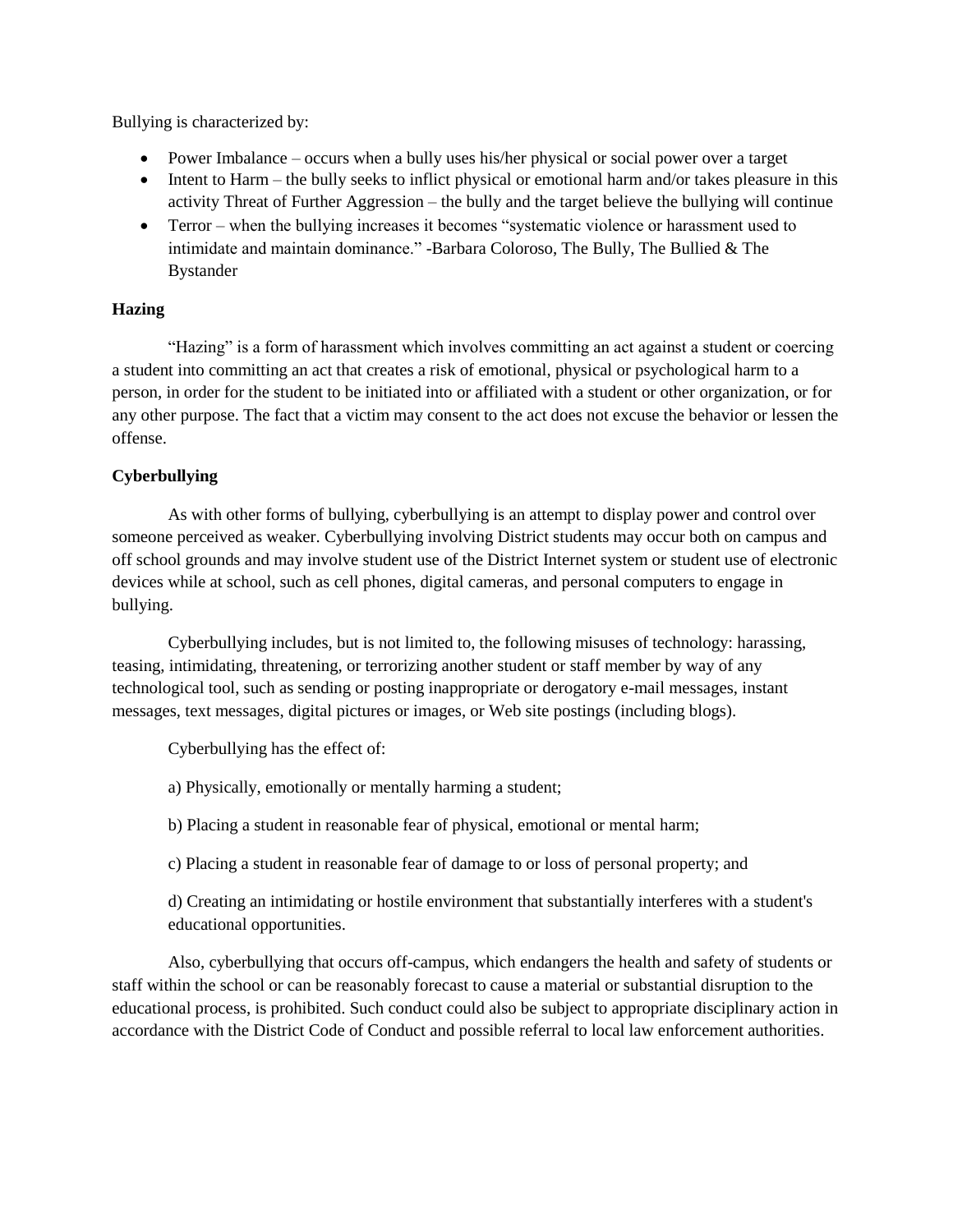#### **Prevention and Intervention**

The school learning environment provides an opportunity for both students and staff to gain an appreciation in a key district value: the importance of respect and working positively with others. The District recognizes that by requiring the implementation of an anti-bullying program, through both direct student instruction and professional development for staff, both students and staff will learn key elements about bullying prevention: the warning signs of bullying and everyone's responsibility to take an active role in preventing bullying before overt acts of bullying happen. Personnel at all levels are responsible for taking corrective action to prevent bullying behavior of which they have been made aware at School District sites or activities and/or reporting such behavior to their immediate supervisor.

The District recognizes the importance of eliminating unacceptable student conduct and works proactively to prevent these behaviors. School personnel who become aware of harassment shall act promptly to address the harassment, with the goal of preventing it from recurring. Where appropriate, school personnel will address the effects on the student who was harassed. Remedial measures will generally include counseling of persons(s) who have been harmed by harassment and person(s) who have been responsible for the harassment of others and implementing monitoring programs to follow up on addressed issues of harassment.

Prevention and intervention techniques within the District to prevent against bullying behavior and to support and protect victims shall include building-level and classroom-level strategies and activities as determined by administration. Individual intervention will be provided by appropriate staff members to bullies/participants, victims and their parents to help ensure that the bullying stops.

Although the focus of this policy is prevention, it is recognized that acts of bullying and harassment may still transpire. In such instances, disciplinary action may occur in accordance with the District's Code of Conduct. Consequences shall depend upon the specific circumstances surrounding the incident, the developmental level of the student, their disciplinary history, and must be consistent with the District's Code of Conduct.

Rules against bullying shall be publicized District-wide and shall be disseminated as appropriate to staff, students and parents.

Rules against bullying shall be publicized District-wide and shall be disseminated as appropriate to staff, students and parents.

## **Otselic Valley Central School District Bully Prevention Rules:**

Rule 1: We will not bully others.

Rule 2: We will try to help students who are bullied.

Rule 3: We will try to include students who are left out.

Rule 4: If we know somebody is being bullied, we will tell an adult at school and an adult at home.

*Olweus Bully Prevention Program*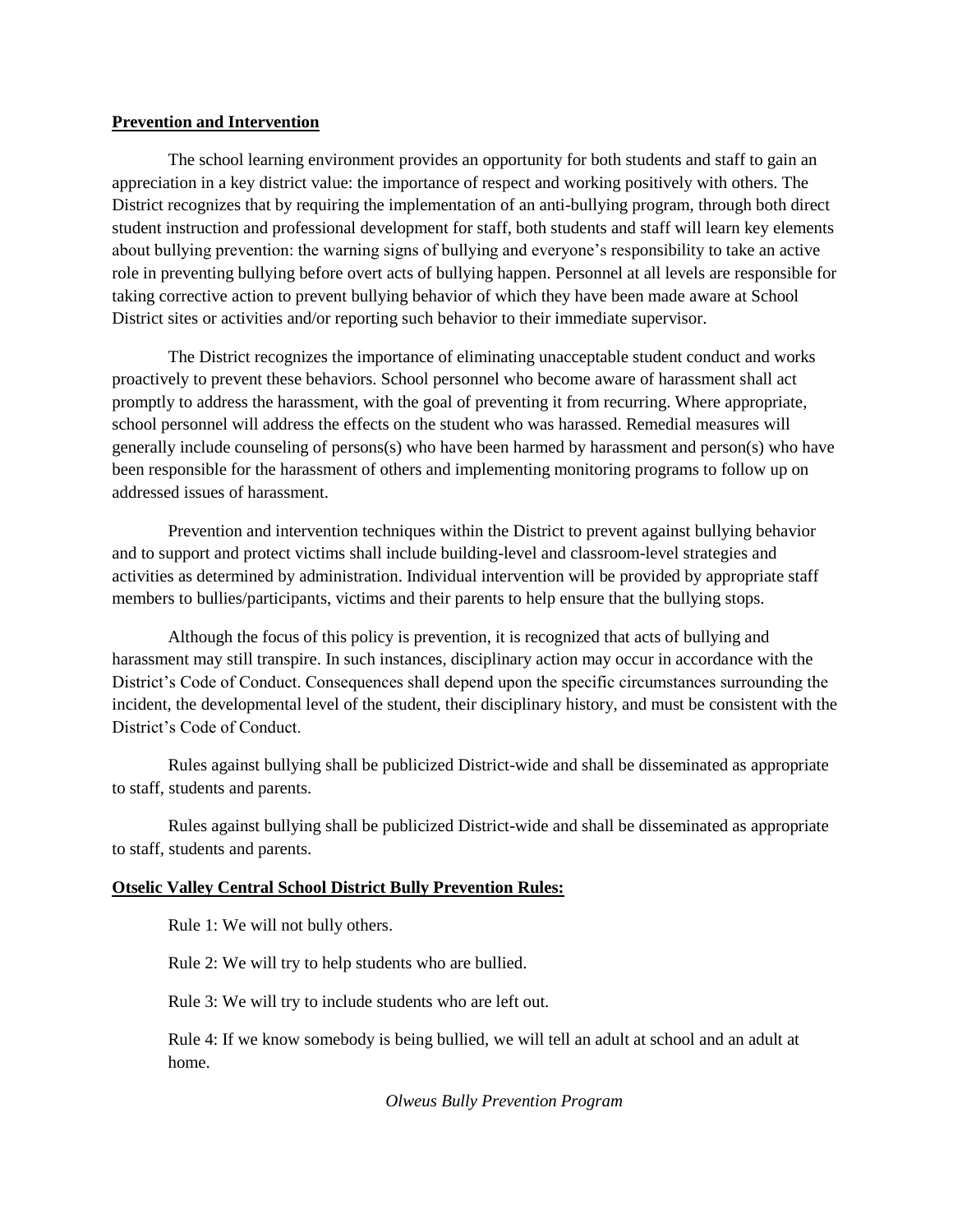## **Training**

Staff training shall be provided to raise awareness of the problem of bullying within the schools and to facilitate staff identification of and response to such bullying behavior among students. Training will be provided to employees in conjunction with the District's existing professional development in order to:

- raise awareness and understanding of the school district's Code of Conduct;
- raise awareness and sensitivity to potential acts of discrimination or harassment directed at students that are committed by students or school employees on school property or at school functions; including, but not limited to, discrimination or harassment based on a person's actual or perceived race, color, weight, national origin, ethnic group, religion, religious practices, disability, sexual orientation, gender or sex;
- enable employees to prevent and respond to incidents of discrimination and harassment.

## **Dignity Act Coordinator**

At least one employee in every school shall be designated as a Dignity Act Coordinator and instructed in the provisions of the proposed rule and thoroughly trained in methods to respond to human relations in the areas of race, color, weight, national origin, ethnic group, religion, religious practice, disability, sexual orientation, gender and sex.

The designation of each Dignity Act Coordinator shall be approved by the board of education annually.

The name(s) and contact information for the Dignity Act Coordinator(s) shall be shared with all school personnel, students, and persons in parental relation. This shall be done by:

- including in District Code of Conduct
- posting on District website included in at least one district or school mailing per school year
- posted in highly-visible areas of school buildings
- made available at the district and school level administrative offices

In the event a Dignity Act Coordinator vacates his or her position, another school employee shall be immediately designated for an interim appointment as Coordinator, pending approval of a successor Coordinator by the Board of Education within 30 days of the date the position was vacated. In the event a Dignity Act Coordinator is unable to perform the duties of his or her position for an extended period of time, another school employee shall be immediately designated for an interim appointment as the Dignity Act Coordinator, pending return of the previous Dignity Act Coordinator to his or her duties as Dignity Act Coordinator.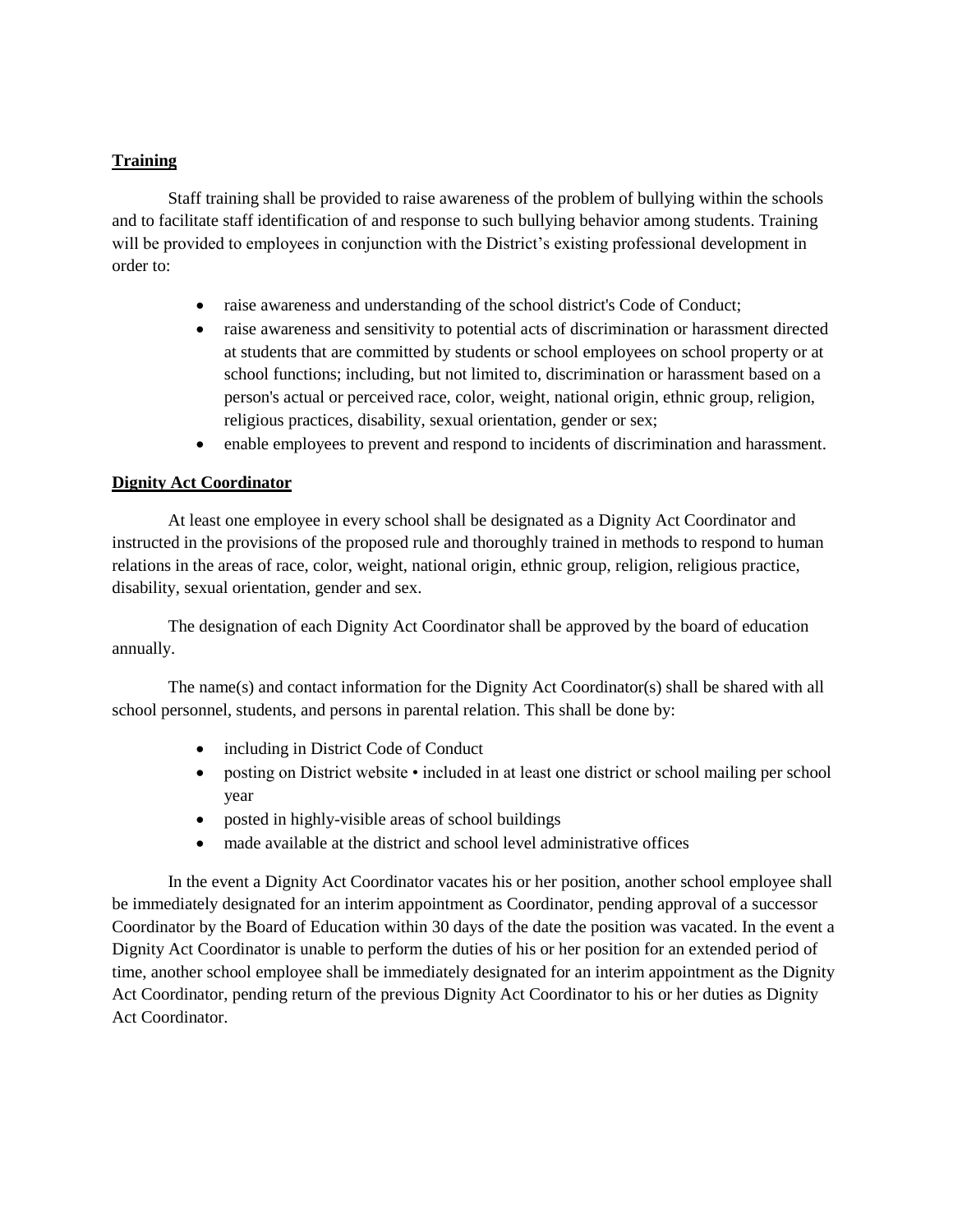#### **Complaint Procedures**

Students, or a parent(s) or legal guardian(s) who believe his/her student has been subjected to harassment by another student, teacher, administrator or other school personnel should report the incident(s) immediately to the Dignity Act Coordinator or another school administrator, teacher or counselor. If the student, parent(s) and/or legal guardian(s) desires further assistance regarding the complaint, the Superintendent may be contacted.

Complaints can be filed by completing an "Otselic Valley CSD Rights Bully Prevention Form". These forms are located in the school library, the guidance office and in the building's main office. Forms can also be accessed and completed online on the District's homepage: www.ovcs.org. Forms can be deposited into any specified drop boxes in the building or turned into the main office. Online forms can be e-mailed directly to the appropriate building administrator. All inquiries and harassment complaints filed with the District are confidential to the extent possible as described below. Confidentiality also applies to the investigative process.

#### **Investigation Procedures and Decision of Investigator**

Upon receipt of a report or complaint alleging harassment, the appropriate building administrator shall undertake or authorize an investigation. The investigation may be conducted by school administrators or by the Office of Special Programs.

The investigation will be completed as soon as practicable. The investigation will, at a minimum, consist of personal interviews with the complainant, the individual(s) against whom the complaint is filed, and others who may have knowledge of the alleged incident(s) or circumstances giving rise to the complaint.

Upon a finding that harassment has occurred, an appropriate response shall be fashioned by the appropriate administrator. Building principals addressing violations of this policy by students and the superintendent addressing violations of this policy by employees and/or students should consider the surrounding circumstances, the nature of the behavior, past incidents or continuing patterns of behavior, the relationships between the parties involved and the context in which the alleged incidents occurred.

Steps may be taken by the appropriate administrator to protect the complainant, pupils, teachers, administrators or other personnel participating in the investigation pending completion of an investigation of alleged harassment.

## **Retaliation**

Retaliation means some type of adverse action taken against an individual or individuals as a result of filing a complaint or participating in the complaint process.

Retaliation or intimidation for participating in the complaint process is prohibited. Retaliation against any student seeking assistance at their school, filing a complaint, or participating in the investigative process is grounds for a subsequent retaliation/harassment complaint and potential discipline.